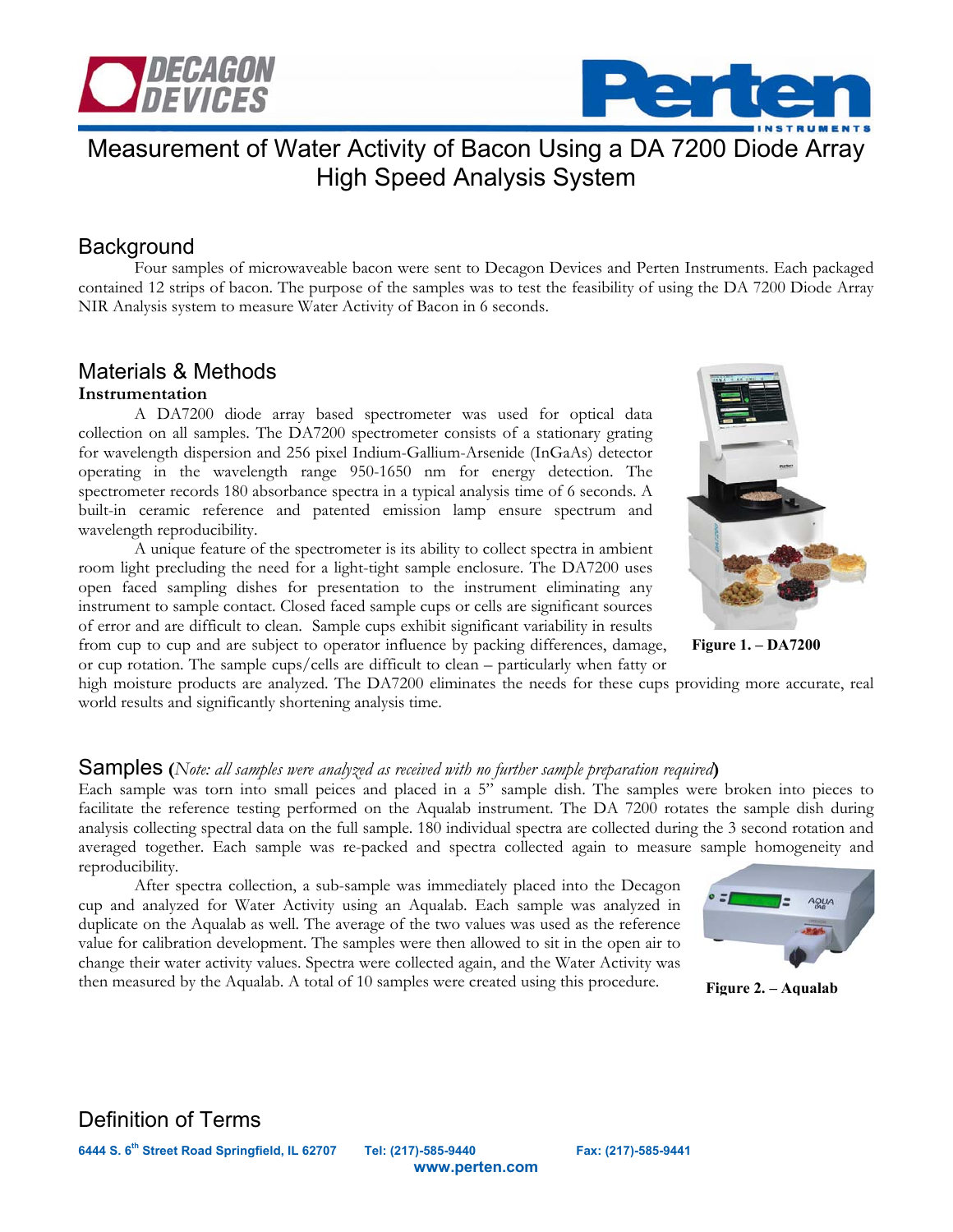



**PLS** – Partial Least Squares, a calibration algorithm that finds patterns in the spectra which are a cross between the pattern of the analyte and the pattern which describes the largest variability in the spectrum.

 $\mathbb{R}^2$  – The square of the correlation coefficient R; a measure of the variance described by the model to the total sample variance.

**SECV** – Standard Error of Cross-Validation; the expected error or accuracy of the calibration. SECV is calculated by leaving each sample out of the calibration, calibrating the rest of the samples, and then predicting the one left out.

**MSC** – Multiplicative Scatter Correction; a technique for correcting spectra using a baseline offset and slope for each spectrum.

### Results & Discussion

PLS 1 with Multiplicative Scatter Correction was used to develop a calibration for Water Activity in the bacon samples.. Table 1 lists the sample results for the developed calibration. Included are the Sample Id, Aqualab Water Activity value, DA 7200 NIR Water Activity prediction, and the difference (Lab-NIR).

| Sample ID      | <b>Water Acitvity</b> | <b>NIR</b> | <b>Diff</b> |
|----------------|-----------------------|------------|-------------|
| 1              | 0.708                 | 0.723      | $-0.015$    |
| 1              | 0.708                 | 0.706      | 0.002       |
| $\overline{2}$ | 0.699                 | 0.688      | 0.011       |
| 2              | 0.699                 | 0.677      | 0.023       |
| 3              | 0.662                 | 0.648      | 0.014       |
| 3              | 0.662                 | 0.654      | 0.007       |
| 4              | 0.682                 | 0.676      | 0.006       |
| 4              | 0.682                 | 0.661      | 0.021       |
| 5              | 0.632                 | 0.649      | $-0.016$    |
| 5              | 0.632                 | 0.645      | $-0.013$    |
| 6              | 0.658                 | 0.675      | $-0.017$    |
| 6              | 0.658                 | 0.667      | $-0.008$    |
| 7              | 0.750                 | 0.748      | 0.002       |
| 7              | 0.750                 | 0.743      | 0.007       |
| 8              | 0.733                 | 0.736      | $-0.003$    |
| 8              | 0.733                 | 0.744      | $-0.011$    |
| 9              | 0.644                 | 0.632      | 0.012       |
| 9              | 0.644                 | 0.638      | 0.006       |
| 10             | 0.592                 | 0.605      | $-0.013$    |
| 10             | 0.592                 | 0.598      | $-0.006$    |

#### **Table 1. – Sample Results**

Table 2 lists the calibration statistics. Included are the range of lab analytical values, the  $R^2$ , SECV (Standard Error of Cross Validation), the repack standard deviation, and the number of samples used vs. the number of samples in the calibration set.